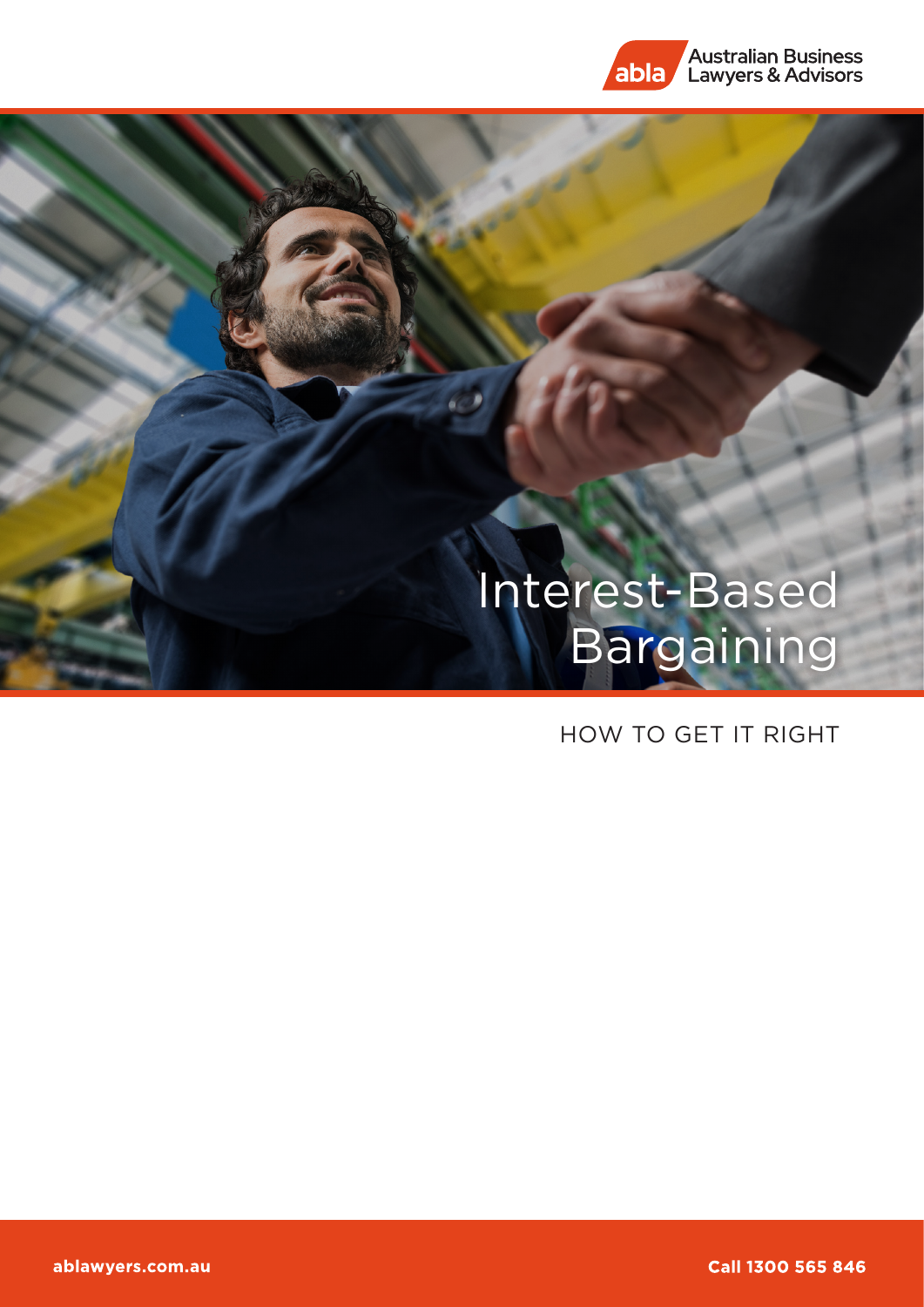# Interest-based bargaining: A better way to bargain

Enterprise bargaining in Australia typically involves a transactional process where a union issues an employer with a log of claims and the employer returning serve with its response, which is followed by adversarial, concessional bargaining until an end point is reached.

In many cases, this transactional process creates collateral damage and a deterioration in relationships which can take years to overcome.

However, unlike most business transactions where the value is in the transaction, in the workplace the real value is derived from the quality of the ongoing relationship, and the shared commitment to success of the enterprise through an understanding of shared interests and the mutual value of co- operation.

Interest-based bargaining represents a fundamentally different approach. It constructs an enterprise agreement around the business plan and the organisation's values, rather than simply responding to a log of claims. Interest-based bargaining focusses on the solution, not the problem.

Interest-based bargaining ensures that:

- Relationships are strengthened not damaged;
- Employee engagement is improved, providing a platform for willingness to give discretionary effort;
- Issues that are not 'EA issues' but which inhibit productivity and efficiency are identified and resolved;
- Corporate sustainability is enhanced through the collaborative process and the value proposition emerging.

#### What it involves

Interest-based bargaining is a shared journey in exploring the art of the possible, with the objective of enterprise excellence through co-operative productivity-focused outcomes to suit the business.

Although the process can be tailored to suit specific clients, at its core the interest-based bargaining process involves:

- the identification of organisational needs, which are aligned to the business plan;
- education and training on IBB principles and practices;
- development of a communications plan;
- use of Subject Matter Experts;
- facilitated negotiations; and
- 'conversation hosts'.

## Our offering

With a team of experts led by Dr Rod Harrison, former Deputy President of the NSW IRC and FWC, we are uniquely placed to provide clients with an unrivalled capability in this space.

Widely recognised as the founder of the "Hunter Model" of collabarative industrial relations, Rod Harrison is the authority when it comes to interest-based bargaining. Throughout his distinguished 28 year career as a tribunal member, Rod's use of Interest Based Processes in the Hunter region saw:

Australian Business Lawyers & Advisors Pty Limited (ACN 146 318 783) is the Trustee of Australian Business Lawyers & Advisors Trust (ABN 76 0008 556 595). Liability limited by a scheme approved under Professional Standards Legislation. Legal practitioners employed by or directors of Australian Business Lawyers & Advisors Pty Limited are members of the scheme.